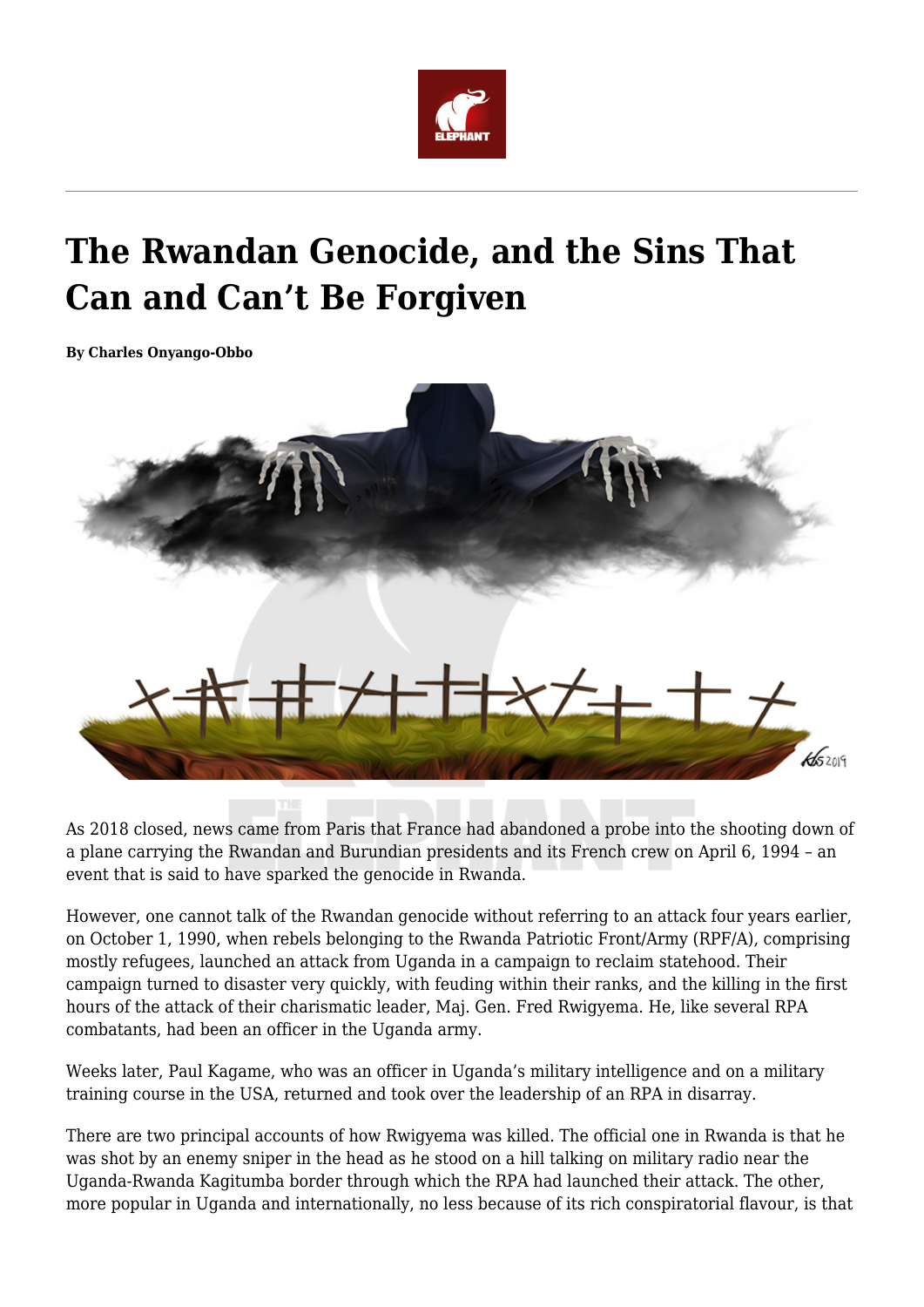Rwigyema was killed by one of his deputies, Peter Baingana, following an argument.

Baingana, a medical doctor and accomplished boxer while he was at Makerere University, was also an officer in the Uganda army, having joined Yoweri Museveni's National Resistance Army (NRA) guerrillas in the early 1980s, like many Rwandan refugees. He represented an arcane, but deep, philosophical divide in the RPA: he was a leading critic of what the Rwandans disparaged as "integrationists". Integrationists were the Rwandan (mainly Tutsi) diaspora and refugees, who were seen to have become too comfortable in their host countries, and who favoured either a negotiated return home, or were too deferential to Museveni's views on how they should time their fight to return to Rwanda.

Rwigyema was a hugely popular figure in Uganda, and had been nicknamed "James Bond" for his exploits in the counter-insurgency that the Museveni government was carrying in northern and eastern Uganda against various rebel groups. He was Deputy Army Commander, and later Minister of State for Defence.

He was also into football. As a kind of patron of Villa FC. Weeks before the October 1990 attack, I went to Nakivubo Stadium to watch a Villa FC encounter. Rwigyema drove into the stadium just as the match was about to start, and a quite unnerving hysterical applause erupted as he walked to the pavilion. The spectators simply worshipped him.

In October 1990, Museveni was the Chairman of the Organisation of African Unity (OAU) and didn't want the attack to happen on his watch. In fact, when it happened, he was giving a speech at the United Nations General Assembly in New York, and he got egg on his face for it.

Baingana had led the invasion, while Rwigyema was at the (today South) Sudan border, as Uganda propped up the Sudan People's Liberation Army (SPLA) that was facing a new onslaught from Khartoum. He had to rush to catch up with the RPA, entering hours after Baingana had let them in. It's also widely believed that an infuriated Uganda sent soldiers into Rwanda, arrested Baingana and his confederates, and executed them. To this day, one still gets stonewalled on these matters, as they would have been 24 years ago.

In October 1990, Museveni was the Chairman of the Organisation of African Unity (OAU) and didn't want the attack to happen on his watch. In fact, when it happened, he was giving a speech at the United Nations General Assembly in New York, and he got egg on his face for it.

Kagame gathered up the debris of the RPA, and undertook a seemingly insane expedition. He led his soldiers to the Muhabura Mountains, far away from the safety of the Uganda border, and closer to the stronghold of then President Juvenal Habyarimana's regime, and so called "Hutu power".

However, there was a method to his madness. Once up in Muhabura, it was easy for the rebels to secure themselves more easily. But learning to survive in the cold mountains, and mastering how to get to and from there through dangerous territory, was an unforgiving ordeal of Darwinian selection; it meant that only the most hardened and disciplined soldiers remained in the RPA ranks. In addition, for people who had been refugees for nearly 40 years, getting to Muhabura forced them to re-learn a country that they had been away from for a long time, or had never been to, having been born in exile.

This and the events in October 1990 form an important undercurrent to the narrative of what happened on April 6, 1994, and the French case. It goes to the question of when, after reckoning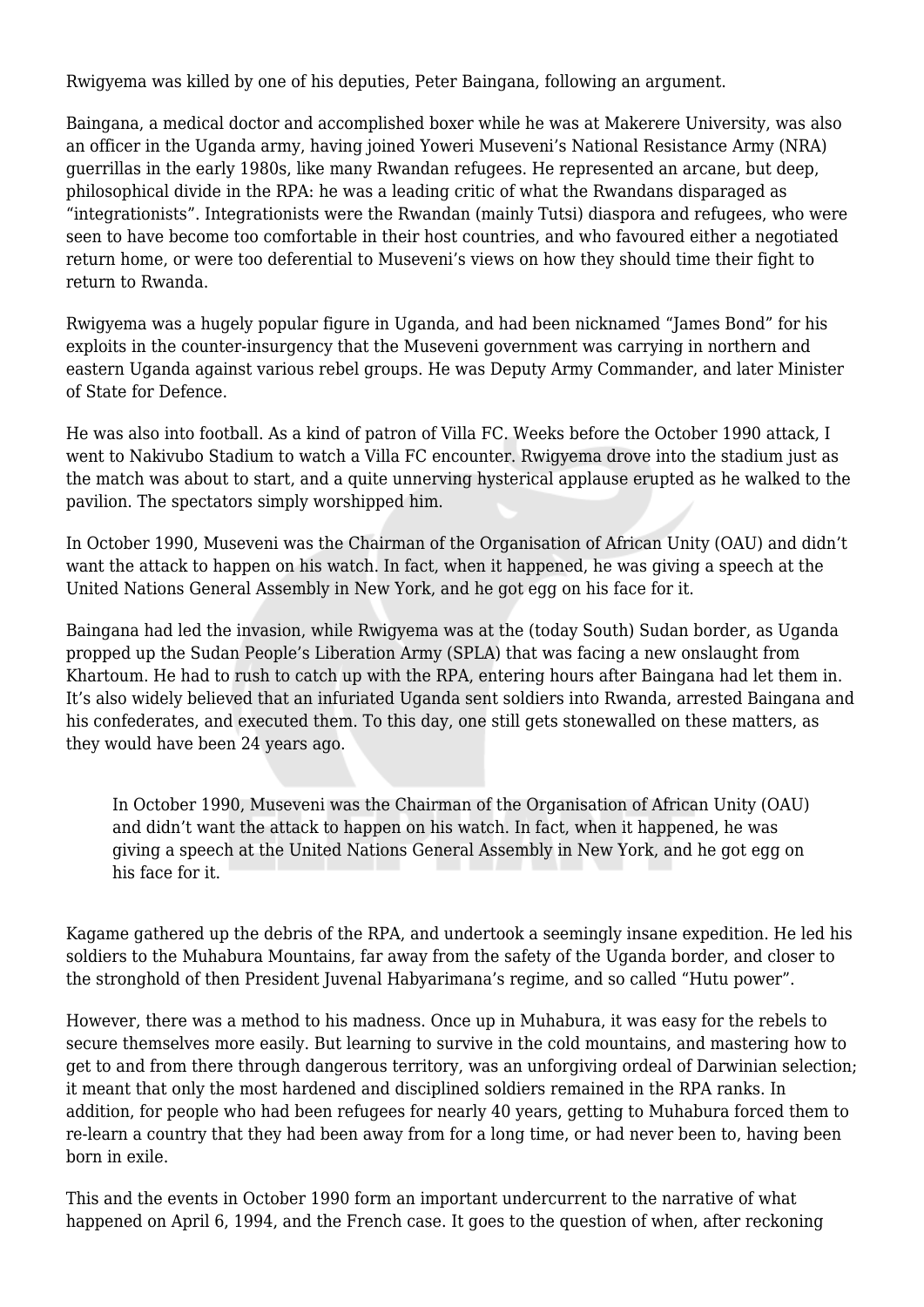with earlier massacres and pogroms, did what has become known as the Rwandan Genocide begin?

On the evening of April 6, 1994, a plane carrying President Juvenal Habyarimana and his Burundi counterpart, Cyprien Ntaryamira, was shot down near Kigali airport, killing everyone on board, including its French crew.

This and the events in October 1990 form an important undercurrent to the narrative of what happened on April 6, 1994, and the French case. It goes to the question of when, after reckoning with earlier massacres and pogroms, did what has become known as the Rwandan Genocide begin?

At that point, RPA guerrilla units had arrived in Kigali as an advance contingent, as the warring parties moved to implement the Arusha Peace Accord of August 1993, ending the war and establishing a Broad-Based Transitional Government (BBTG), with the RPF/A as part of it.

Within hours of the plane being brought down, extremist Hutu soldiers in the regular military and the Interahamwe militias fanned out in a 100 days frenzy of slaughter that left anything between 800,000 and one million people, mostly Tutsis, but also moderate and opposition Hutus, dead.

The RPF accuses France, a Habyarimana ally, of complicity in the killings, as it not only armed the regime, but allegedly also trained – and directed – the Interahamwe. The extremists, it holds, didn't want the Arusha Accord, viewing it as a surrender by Habyarimana. Killing him not just got him out of the way, but also enabled them to settle the "Tutsi question" once and for all by eliminating them.

The French case, on the other hand, arose from the death of the crew, although the RPF saw it is as a cover-up for its role in the genocide. France made the political argument that the RPA didn't want to share power, and sought to reassert Tutsi hegemony by taking a wrecking ball to it, so it shot down the plane.

But how could the extremists have been so organised and their militias so well-armed with machetes that enabled them to immediately spring into action as news of Habyarimana's death spread?

The answers are to be found way back in Rwanda's history, and in some of the events that played out after the RPA were beaten back in late October 1990.

Belgian colonialists took what was primarily an economic and class stratification and hardened it into an ethnic divide between the Tutsi (wealthier cattle owners who formed the elite because cattle was prized) and Hutus (mostly farmers). To do that, they had to come up with a profile. The Kigali Genocide Memorial shows videos of Rwandan peasants squatting in line in the sun as Belgian colonial officials walk through measuring their faces and body parts. Long nose? Tutsi. Short, big nose? Hutu, and so on.

Until then, there was the possibility of class mobility. A Hutu who acquired a large cattle herd and wealth could move up the economic class and become Tutsi. And a Tutsi who fell upon hard times could fall down the class ranks and be regarded as Hutu.

In 1926, the Belgians introduced ethnic identity cards differentiating Hutus from Tutsis, which enabled the Tutsi to consolidate as the ruling class. This ended in a bloody orgy with the "Rwanda Revolution", which between 1959 and 1961 saw the Hutu majority overthrew the monarchy. Up to 20,000 Tutsi were killed, and over 300,000 – including Paul Kagame, who was barely two-years-old then – fled to neighbouring countries, mostly to Uganda.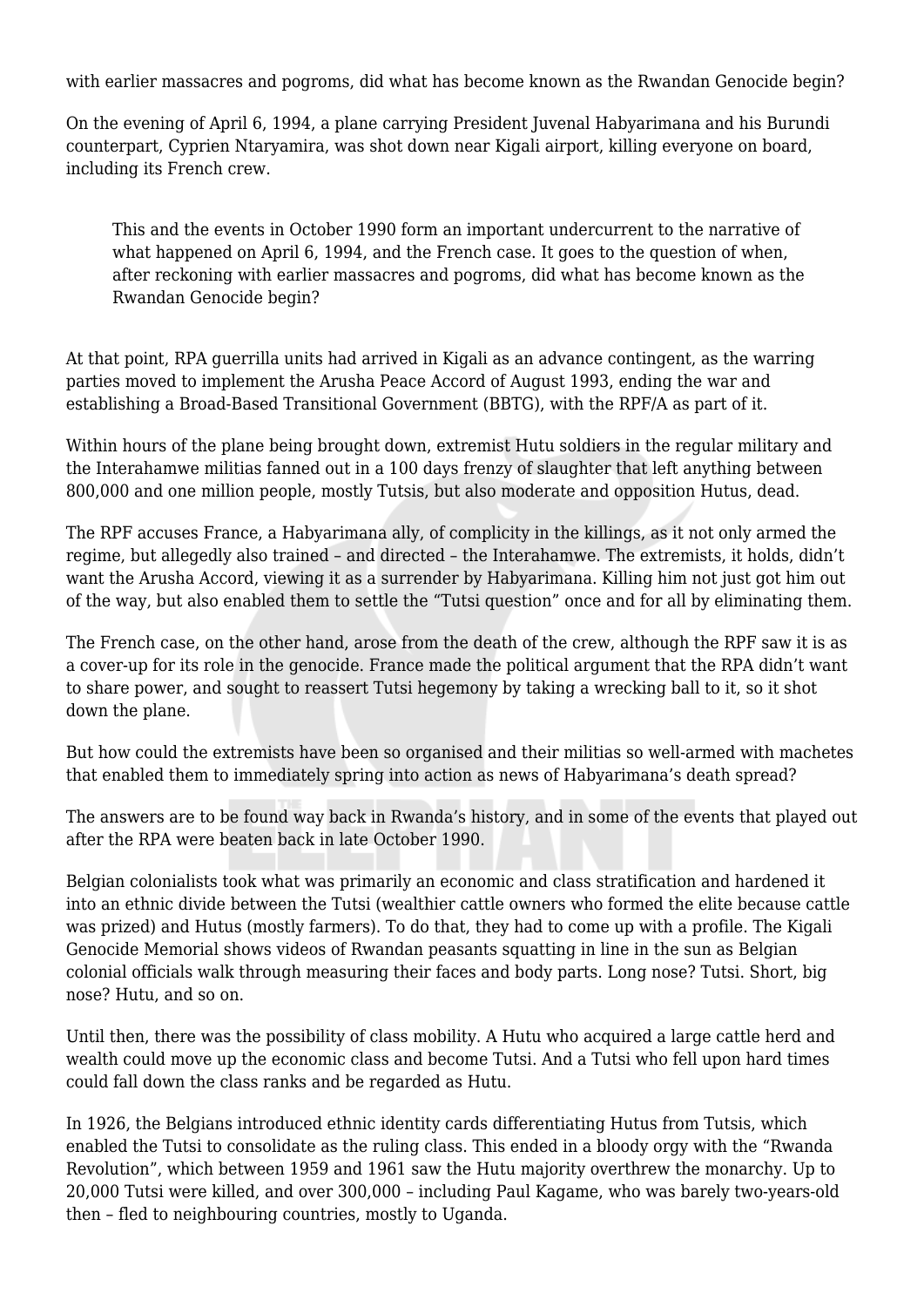Subsequent regimes refined the ID system into a Rwandan version of apartheid that sharply marginalised the Tutsi. As the Tutsi refugees in Uganda used the organisation and leverage they had got from the Museveni war and victory to mobilise their return, the regime in Kigali started to prepare.

The timing of the October 1990 attack was not fortuitous. Beside Museveni and his apparatus being out of town, he had been in power for four years already and the rot had started to seep into the revolution.

A worldly operator, Habyarimana – who in the twisted realties of African politics had helped the Museveni rebels – enjoyed links to some of them now that they were in power in Kampala. He is thought to have infiltrated the Ugandan security system so heavily by bribing senior officers, that by late 1990 he had all but neared a tipping point, and would have been able to get his bought network to prevent an RPF/A attack.

The trigger for his operation had happened two years earlier when the RPF had held a convention in Kampala where Rwandan exiles and their offspring from all over the world had converged in record numbers. If Kigali then had been under any illusions of the RPF threat, they were banished then. Habyarimana went into the trenches.

This preparation was evident in October 1990. As the first RPF/A attack disintegrated, the Rwanda military struck back, including attacking suspected rebel sympathisers, mainly Tutsi peasant families, in the northeast. Those who could get away fled in their thousands across the border into Uganda.

In mid-October, with William Pike (now a director with The Star in Nairobi, but then heading the government-owned New Vision in Kampala) and the BBC Swahili correspondent in Uganda, Hussein Abdi, we went to the Kagitumba area to cover the war.

We were told that there was a large refugee camp "nearby" on the Uganda side. We were to spend hours getting lost in the bushes as we were misled by cattle herders who kept telling us, "Ah, you have reached, drive ahead it's at the corner", and kilometres later, there was nothing in sight.

Eventually we did find the camp. It was raining, and the place was miserable. However, the most striking thing was how many people had wounds inflicted, we were told, by machetes and axes. The significance of it was to hit home much later: by the time the RPF/A attacked, the machetes were ready.

On the other hand, the excruciating Darwinian selection, and monolithic discipline (still evident in the RPF today after 24 years in power), which enabled it to survive and win, means it was unlikely to gamble on shooting down Habyarimana's plane and set off events it couldn't control. (France has in the past accused the RPF of shooting down the plane.)

Eventually we did find the camp. It was raining, and the place was miserable. However, the most striking thing was how many people had wounds inflicted, we were told, by machetes and axes. The significance of it was to hit home much later: by the time the RPF/A attacked, the machetes were ready.

It remains important to establish with some finality who shot down Habyarimana's plane. But the shooting down of the plane did not spark the genocide, as many accounts like to tell it. Pegging the genocide to April 6, 1994, is to cleverly deny that there was premeditation and planning. It also